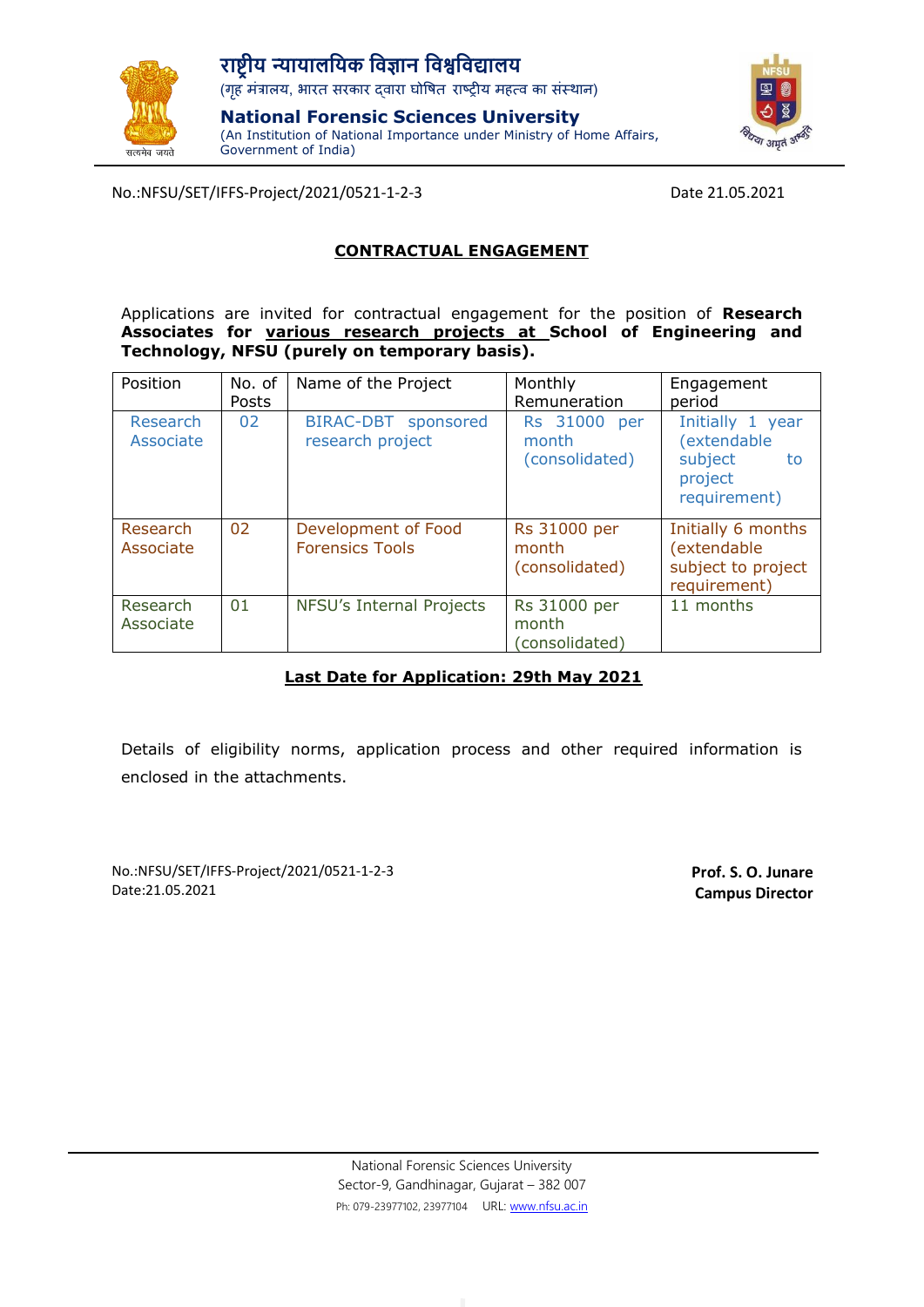



# **CONTRACTUAL ENGAGEMENT NOTIFICATION**

Applications are invited for contractual engagement for **two** posts of **Research Associate under BIRAC-DBT** sponsored research project. The research associates shall be appointed initially for one year **(purely on temporary basis)** or till the requirement exists.

## **Details of post, qualifications, emoluments and duration are:**

| Name of Post:              | Research Associate (purely on temporary basis)                                              |  |  |
|----------------------------|---------------------------------------------------------------------------------------------|--|--|
| Number of posts:           | 02 (Two)                                                                                    |  |  |
|                            | First class with not less than 60% aggregate marks (or) not less than 6.5<br>$\blacksquare$ |  |  |
| Eligibility:               | CGPA on a 10 point scale in M.Pharm/M.Tech (Pharma)/ M.Sc.(Food                             |  |  |
|                            | Tech)-Liposome working experience                                                           |  |  |
|                            | Desirable: Experience to work on Liposome/ Animal<br>٠                                      |  |  |
|                            | Handling/Advanced Instrument Handling.                                                      |  |  |
| <b>Consolidated Salary</b> | Fellowship of Rs. 31,000/-per month                                                         |  |  |
| Age limit:                 | 35 years as on the last date for application submission.                                    |  |  |

## **Mode of Application: Only through e-mail.**

Candidates should send their CV to Project PI, School of Engineering & Technology, National Forensic Sciences University Gandhinagar through e mail ID: **[jayrajsinh.sarvaiya@nfsu.ac.in](mailto:jayrajsinh.sarvaiya@nfsu.ac.in)** Candidates need to mention the subject line in their e mail as: **"Application for the post of Research Associate"** Shortlisted eligible candidates will be invited for Interview through video-conferencing.

#### **Attention:**

- 1. The applicant will be responsible for the authenticity of information, other documents and photograph submitted.
- 2. The institute reserves the right to accept application any time, and consider candidates of exceptional credentials without applications.
- 3. Mere possessing the prescribed qualification does not ensure that the candidate would be selected. The candidates will be selected on the basis of merit and need of the project.
- 4. The candidate must provide valid e-mail IDs in the application.
- 5. Shortlisted candidates have to present themselves for the interview on the interview date with updated CV, and original mark sheets/ certificates in support of their academic qualifications.
- 6. Applicants in employment (private, government or any other organization) are required to submit a **No Objection Certificate (NOC**) from the employer at the time of interview.
- 7. No TA/DA will be paid for appearing in the interview.

**Last Date for Application: 29th May 2021**

Notification No.:NFSU/SET/IFFS-Project/2021/0521-1 Date:21.05.2021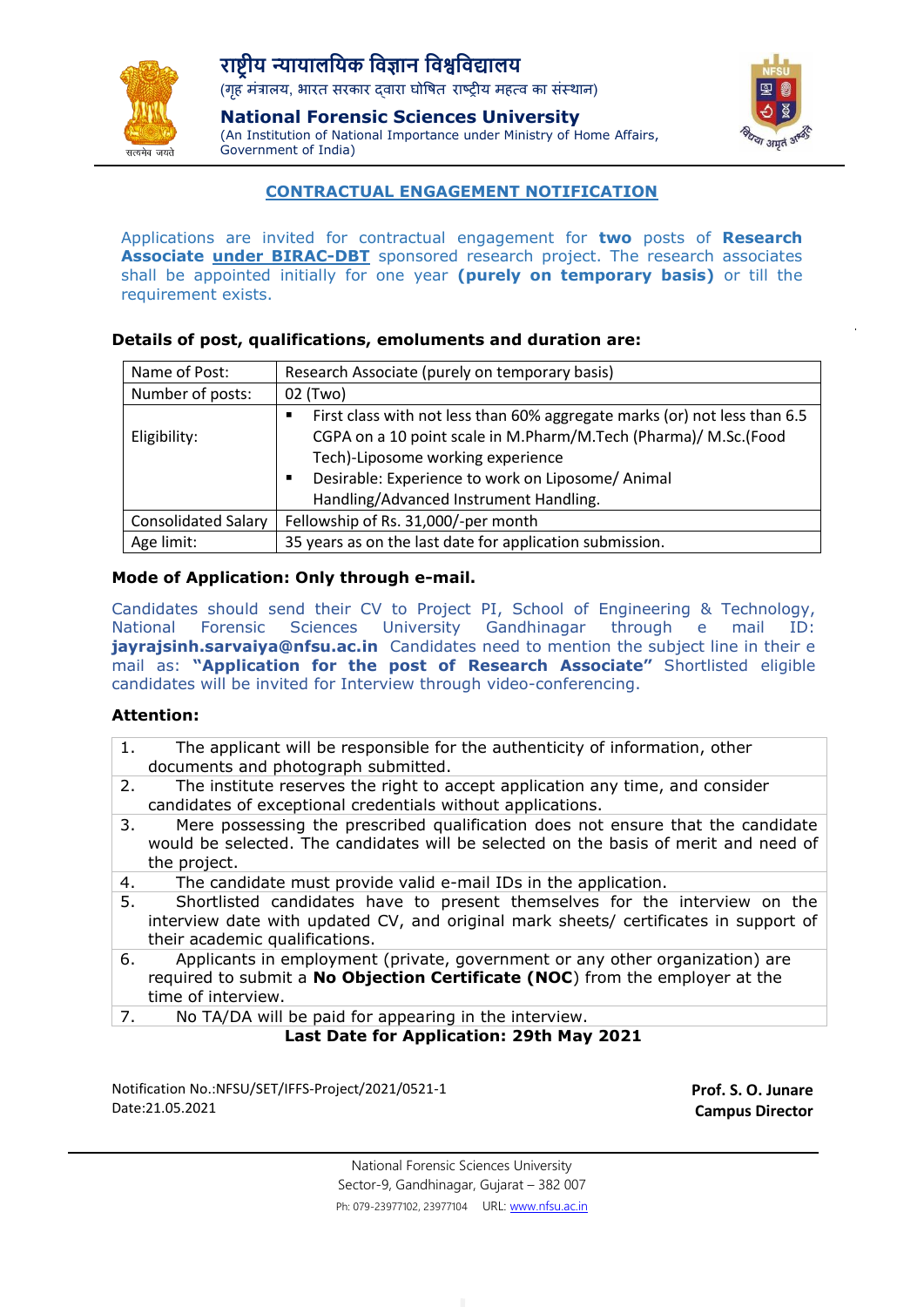



# **CONTRACTUAL ENGAGEMENT NOTIFICATION**

Applications are invited for contractual engagement for **following** posts under special project on **FOOD FORENSICS TOOLS DEVELOPMENT**. The research associates shall be appointed initially for 6 months **(purely on temporary basis)** or till the requirement exists.

## **Details of post, qualifications, emoluments and duration are:**

| Name of Post:              | Project Associate (purely on temporary basis)                             |  |
|----------------------------|---------------------------------------------------------------------------|--|
| Number of posts:           | 02                                                                        |  |
|                            | First class with not less than 60% aggregate marks (or) not less than 6.5 |  |
| Eligibility:               | CGPA on a 10 point scale in M.Sc.(Food Tech/M.E.- Chemical /M.Tech        |  |
|                            | <b>Chemical Engineering</b> )                                             |  |
|                            | Desirable: Experience to work on LFIA, Diagnostics product                |  |
|                            | development, Statistical modelling.                                       |  |
| <b>Consolidated Salary</b> | Fellowship of Rs. 31,000/-per month                                       |  |
| Age limit:                 | 35 years as on the last date for application submission.                  |  |

## **Mode of Application: Only through e-mail.**

Candidates should send their CV through e mail ID: **set\_projects@nfsu.ac.in**  Candidates need to mention the subject line in their e mail as: **"Application for the post of Project Associate"** Shortlisted eligible candidates will be invited for Interview through video-conferencing.

#### **Attention:**

- 1. The applicant will be responsible for the authenticity of information, other documents and photograph submitted. 2. The institute reserves the right to accept application any time, and consider candidates of exceptional credentials without applications.
	- 3. Mere possessing the prescribed qualification does not ensure that the candidate would be selected. The candidates will be selected on the basis of merit and need of the project.
	- 4. The candidate must provide valid e-mail IDs in the application.
- 5. Shortlisted candidates have to present themselves for the interview on the interview date with updated CV, and original mark sheets/ certificates in support of their academic qualifications.
- 6. Applicants in employment (private, government or any other organization) are required to submit a **No Objection Certificate (NOC**) from the employer at the time of interview.
- 7. No TA/DA will be paid for appearing in the interview.

 **Last Date for Application: 29th May 2021**

Notification No.:NFSU/SET/IFFS-Project/2021/0521-2 Date:21.05.2021